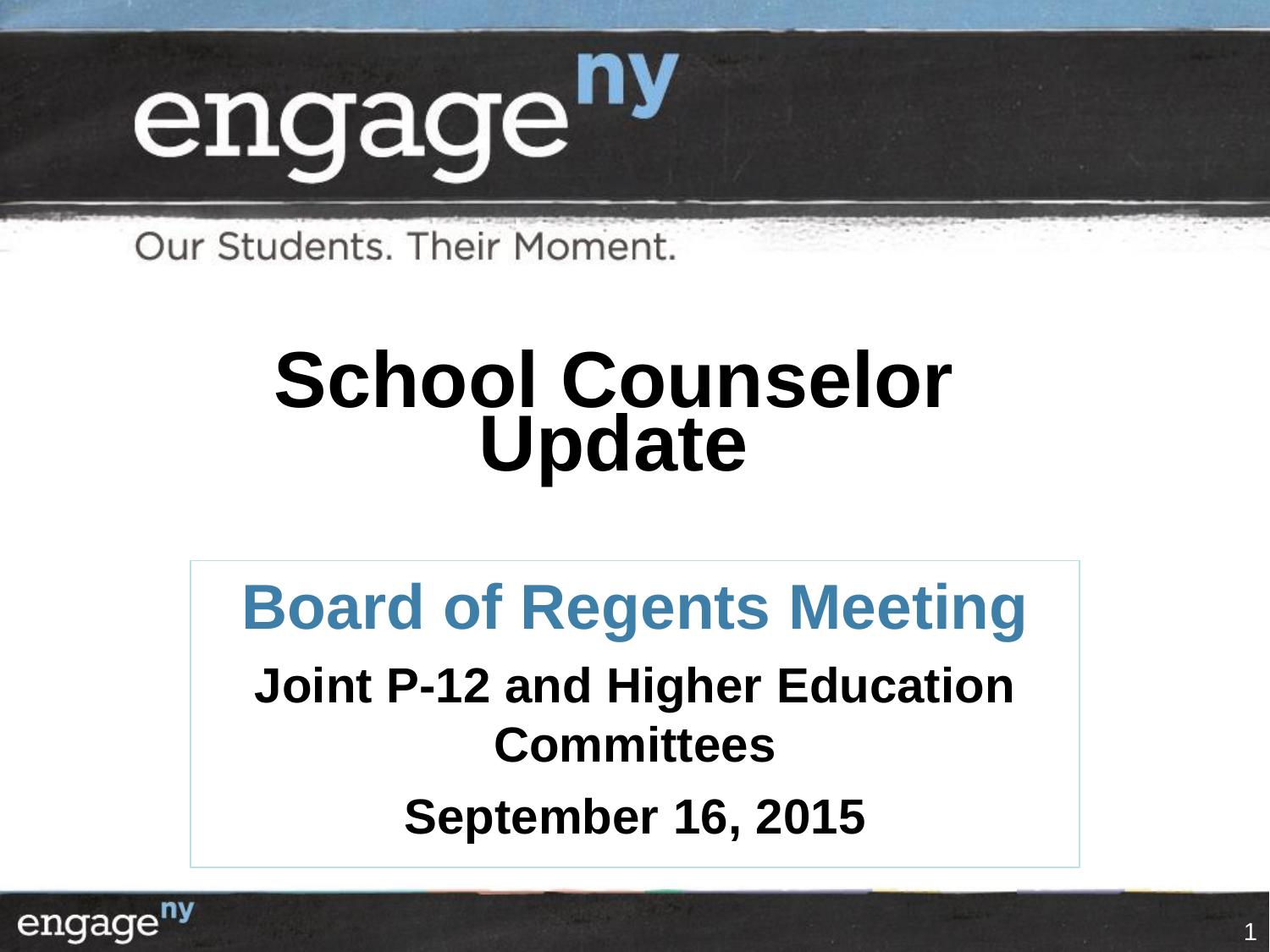### **Background**

- **February 2014: School Counselor Advisory Council** (SCAC) was established and meets regularly
- **April 2014:** a School Counselor Summit was held and 200+ field representatives from P-12 and higher education institutions attended
- **May 2014:** field surveys were conducted by SCAC and distributed to P-12 administrators and school counselors as well as to institutions of higher education

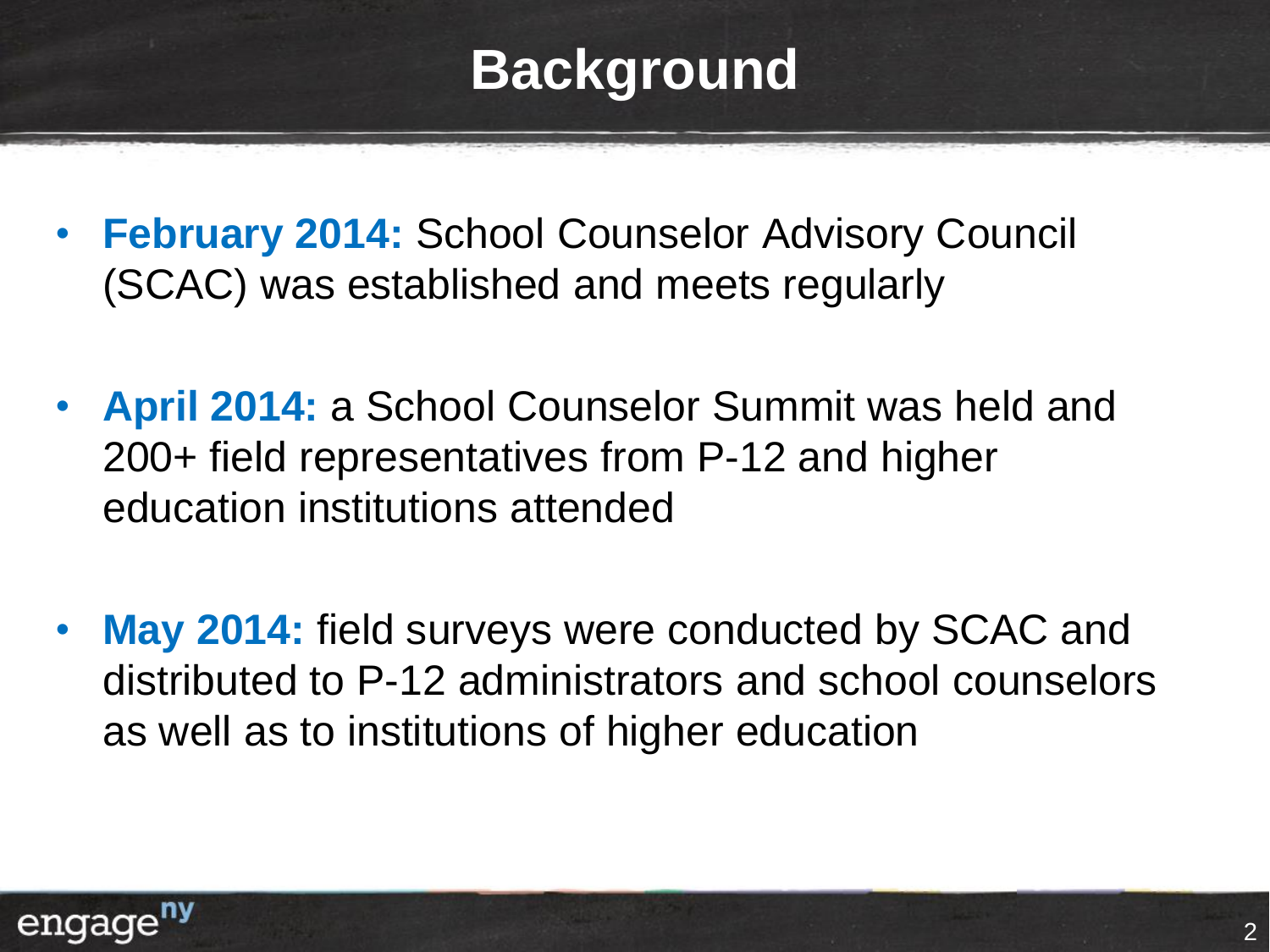Raymond Bryant – Retired Superintendent Stuart Chen-Hayes – CUNY Lehman College Jessica Cooper -- Mount Markham Middle School Christine Curcio – St. John's Prep Barbara Donnellan -- Lindenhurst High School Ann Hall -- Middletown High School Deborah Hardy -- Somers School District Lois Herrera – NYC Department of Education Julie Hogan – SUNY Plattsburgh Gloria Jean -- College of St. Rose

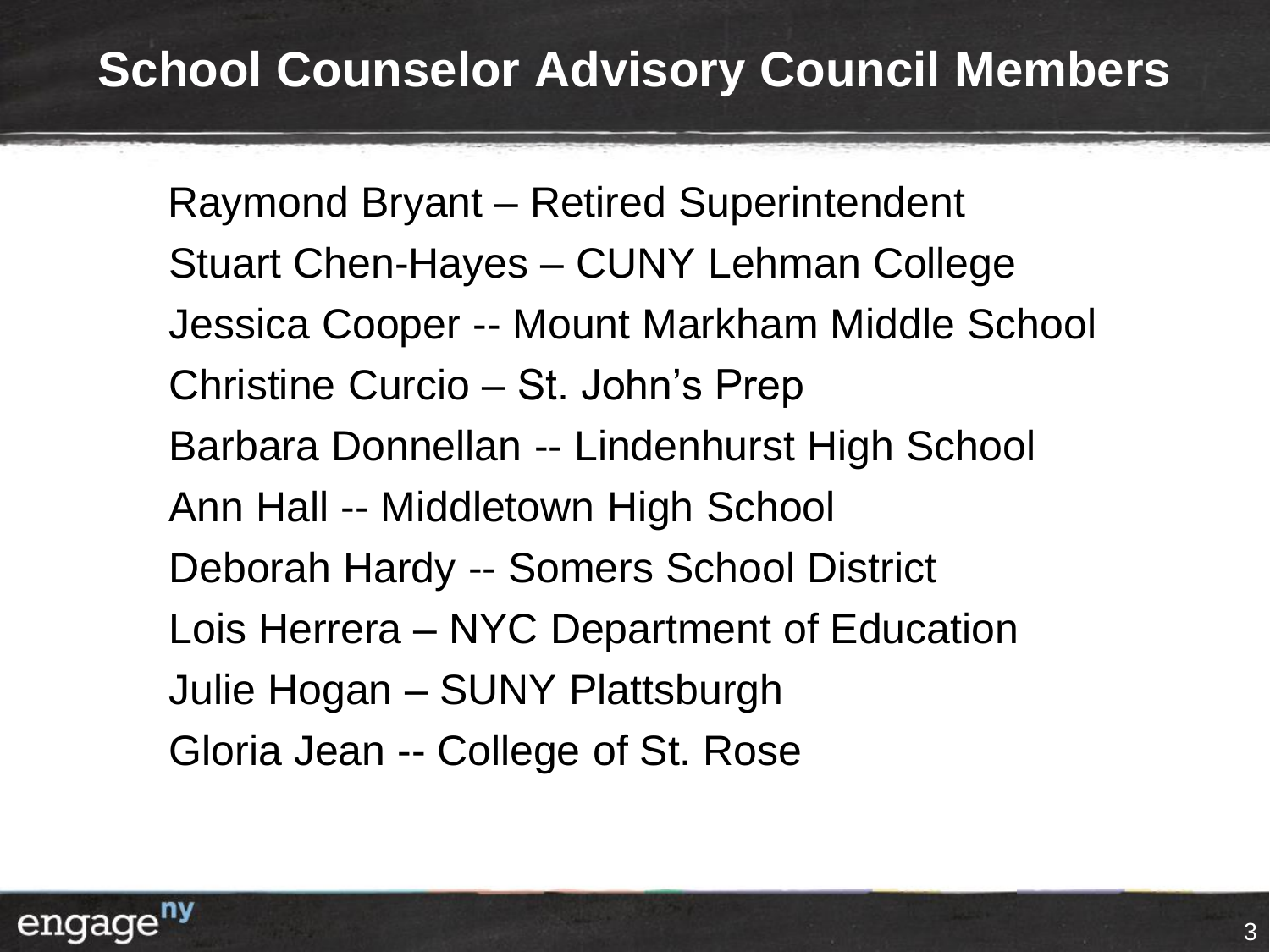Andrew Livanis – Long Island University John Mrozek – Hamburg Central School District Summer Reiner -- SUNY Brockport Kent Rinehart – Marist College David Rothfuss – NYS United Teachers Bonnie Rubenstein – University of Rochester Vanessa Sparks – NYC Department of Education Rosemary Thompson – United Federation of Teachers Cynthia Walley – CUNY Hunter Martha Younger -- Buffalo Public School District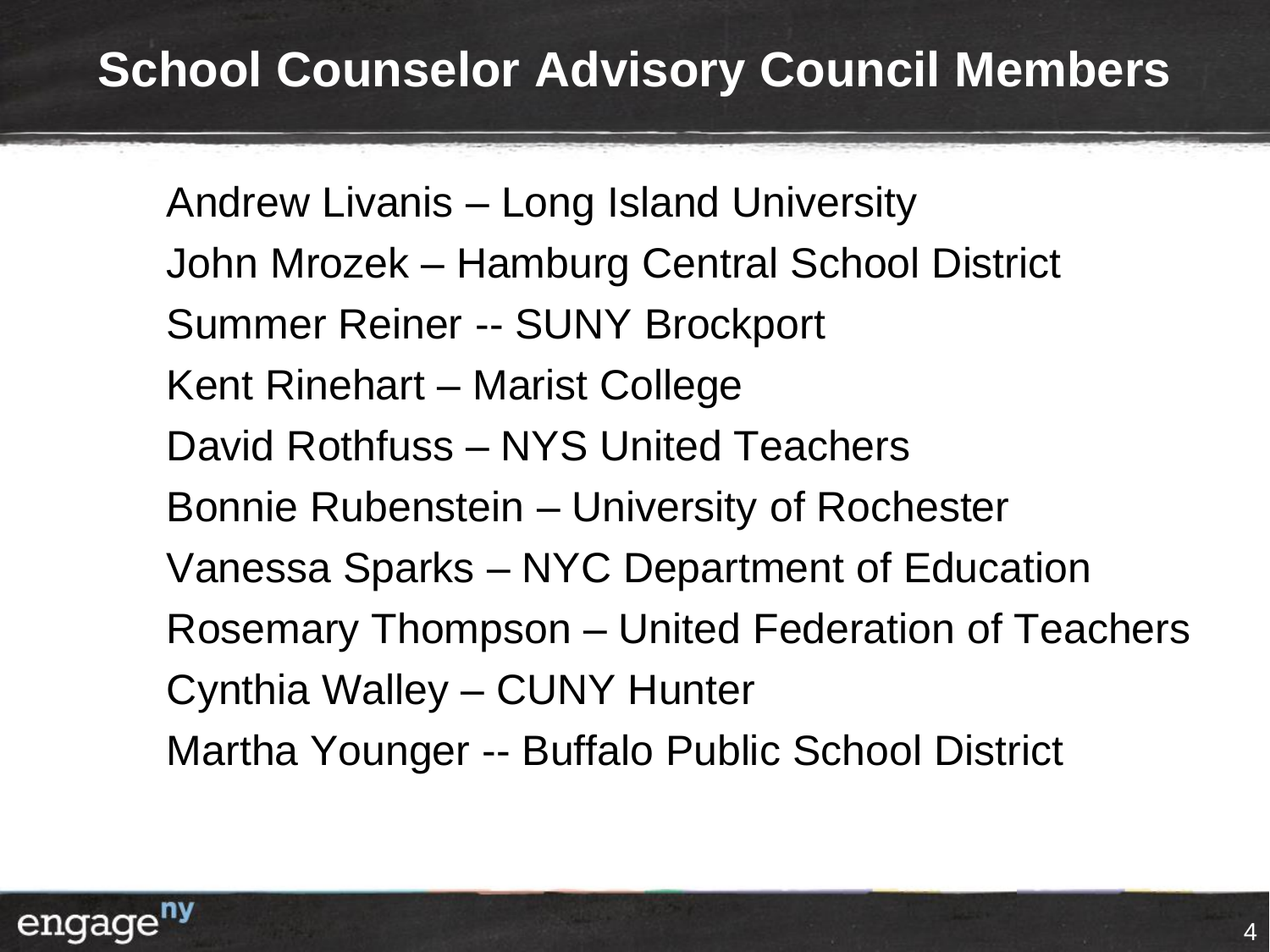### **NYS Safe Schools Task Force Recommendation**

• **Safe Schools Task Force Recommendations presented to the Board in September 2014**

Number one recommendation of 36 (in priority order) was *"to advocate for investment and expansion of support staff in schools, including school counselors, social workers, psychologists, nurses, and attendance staff."*

#### • **Student Forum held in February 2014**

Students' recommendations included *"there should be more school counselors in school buildings for students to turn to."*

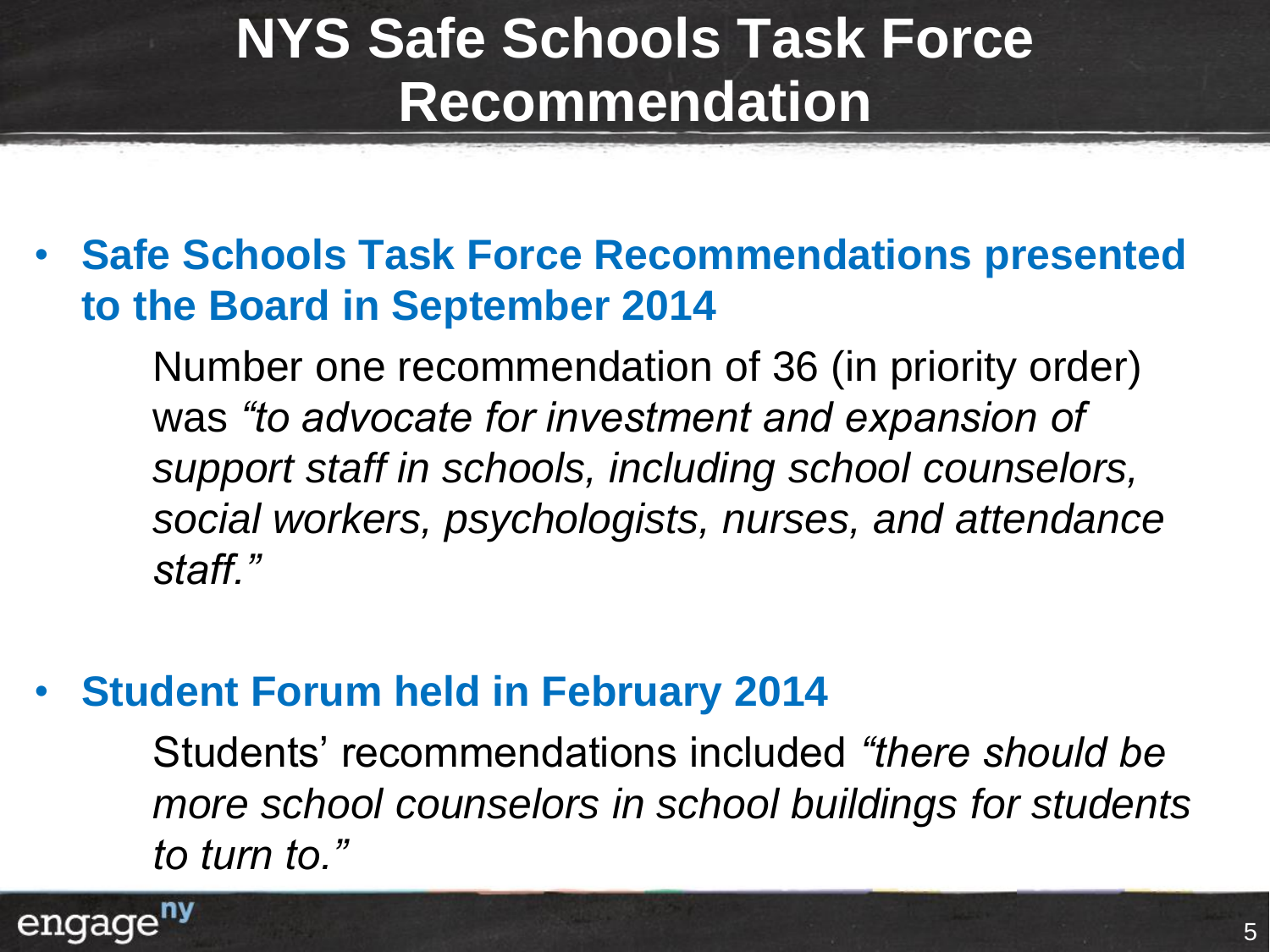# **P-12 Best Practices in School Counseling**

#### **American School Counselor Association recommends:**

Stronger data-driven alignment of P-12/Office of Higher Education (OHE) program offices:

- 1. High quality and effective comprehensive school counseling programs be delivered in a systematic fashion;
- 2. Collaboration between the professional school counselor, families, and other educators to create an environment promoting student achievement;
- 3. Data-driven programs based on standards in academic, career, and personal/social development; and
- 4. The ratio of school counselor to student should be at a maximum of 1:250, but preferably 1:100.

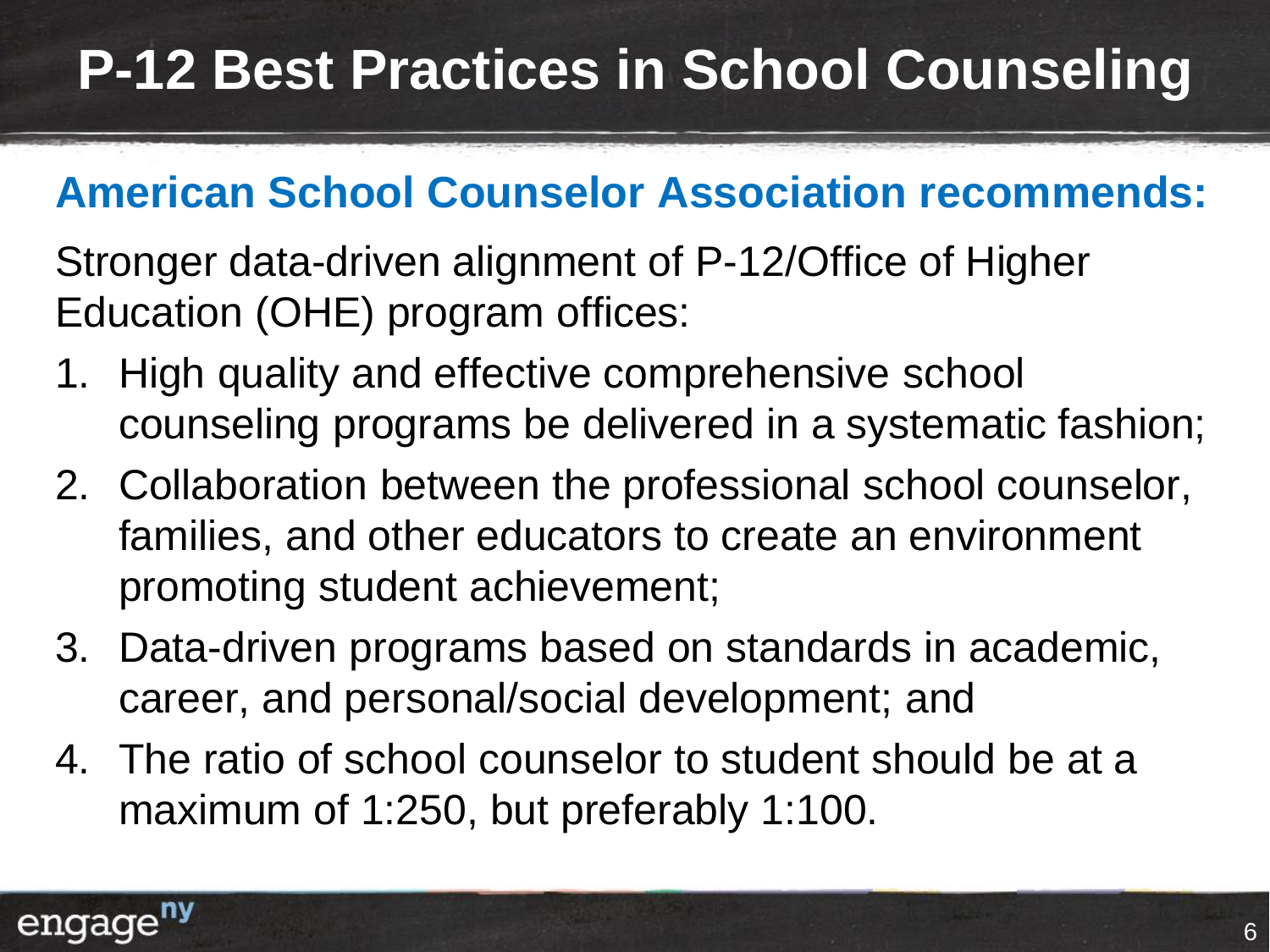# **P-12 Regulatory Proposed Revisions**

- School counseling services shall be provided by certified school counselors.
- The ratio of student to school counselor, to the extent practicable, should conform to nationally recognized standards.
- Provide all students in P-12 public schools with annual progress review plans reflecting educational progress and career plans.
- Comprehensive school counseling plans should be updated annually and available on the district website.
- Change the word "guidance" program to "school counseling program."
- Change the title "Guidance Counselor" to "School Counselor."

#### engage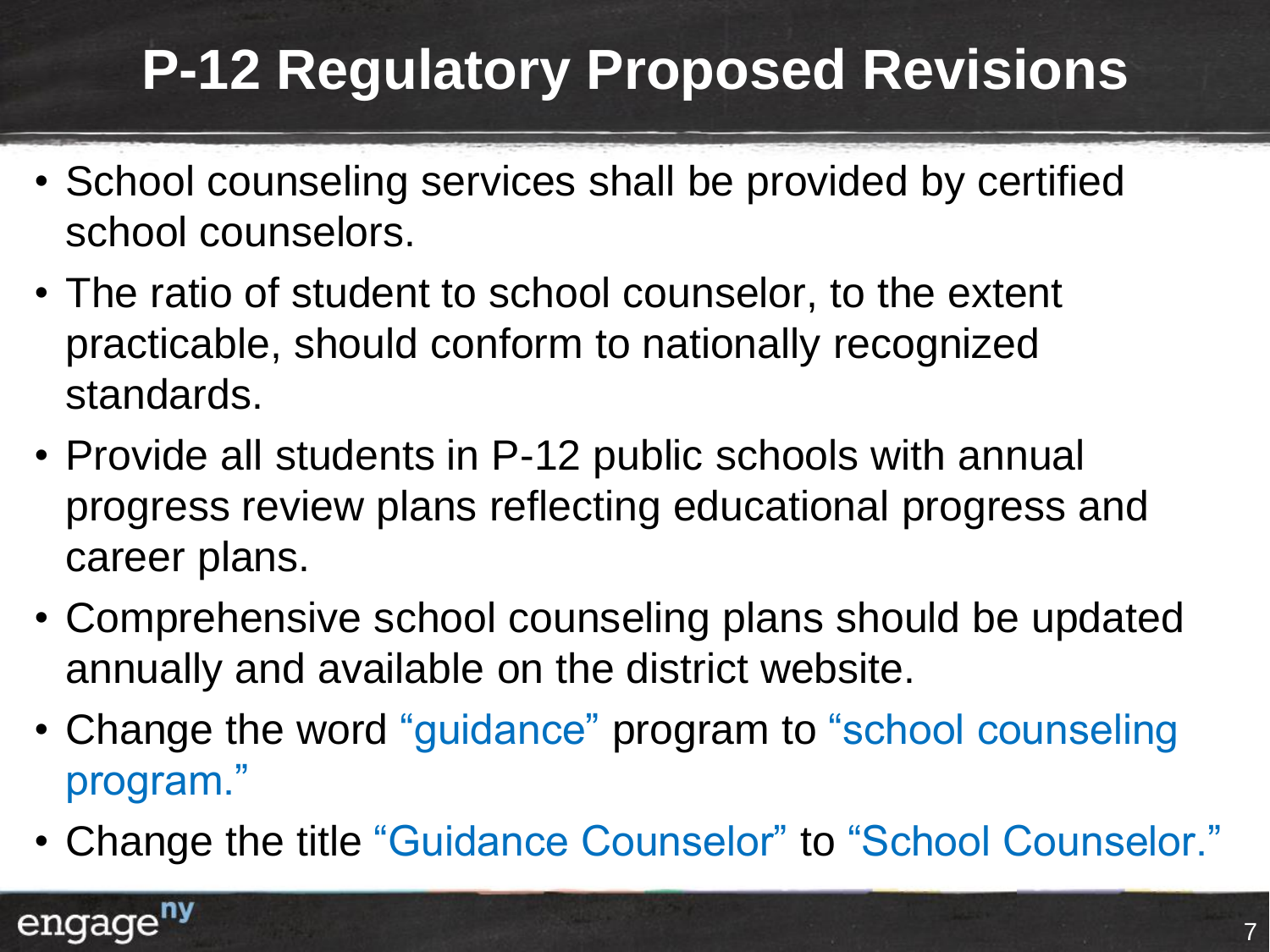#### **School Counselor-Student Ratios Across the Nation**

**2012-13 School Counselor: Student Ratios**



engage<sup>ny</sup>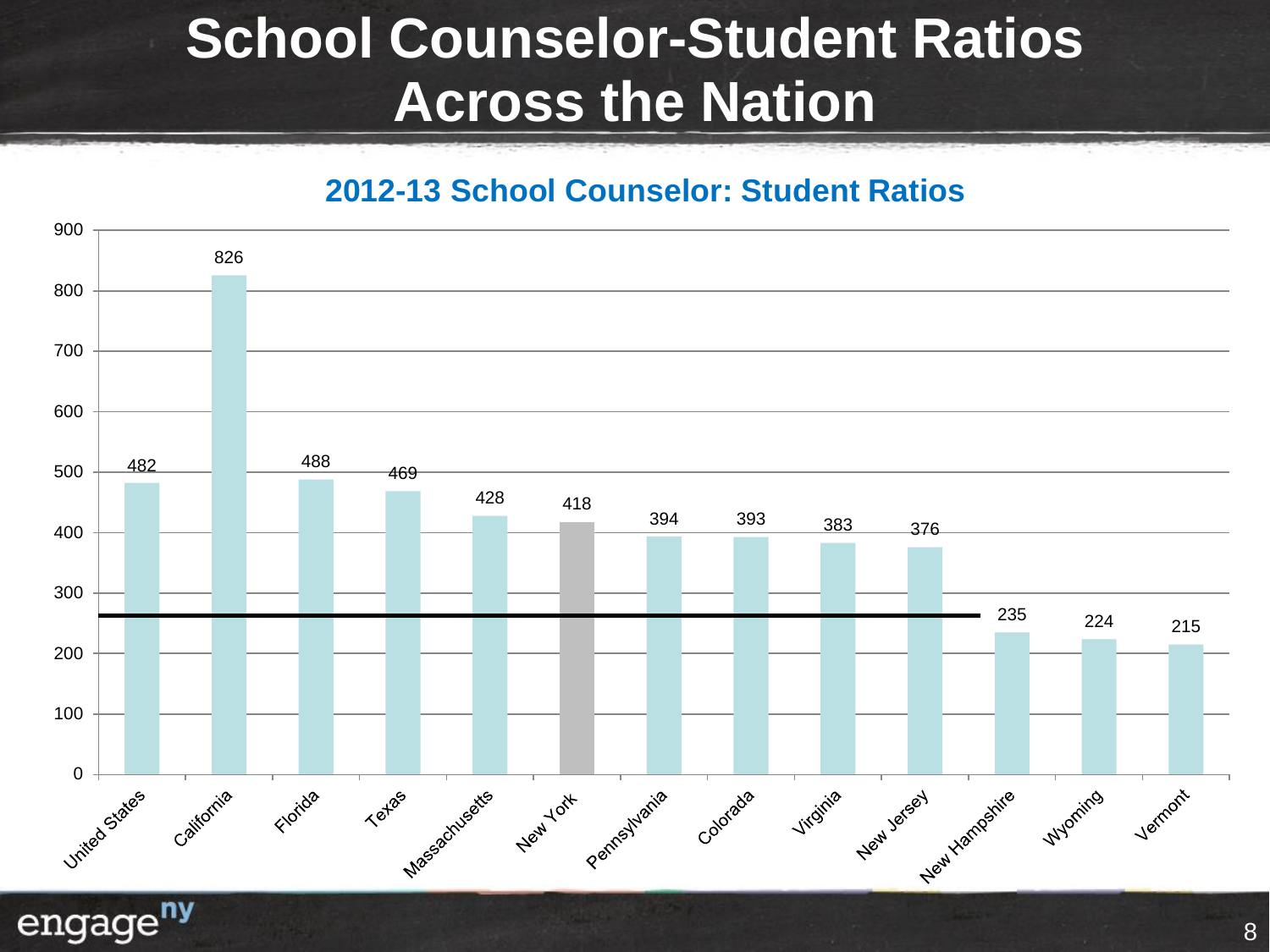#### **New York State's School Counselor-Student Ratio 2004-2013**



engage<sup>ny</sup>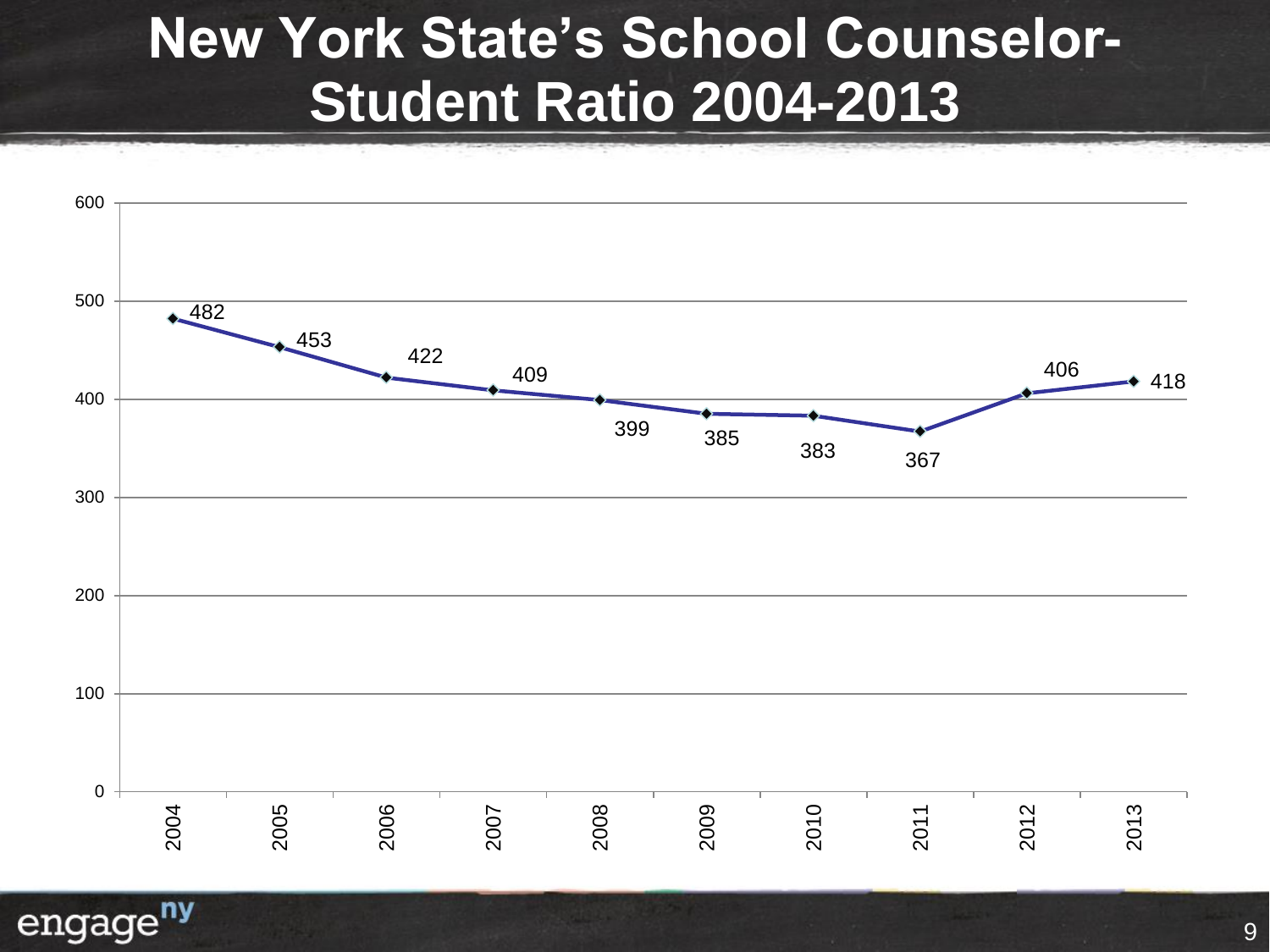#### **School Counselor-Student Ratios by District in New York State**

#### School Year 2012-13



**School Districts with ratios of > 250:1 N = 94**

**School Districts with ratios of 250:1 - 350:1 N = 182**

**School Districts with ratios between 350:1 – 500:1 N = 274**

**School Districts with ratios of >500:1 N = 123**

•**10**

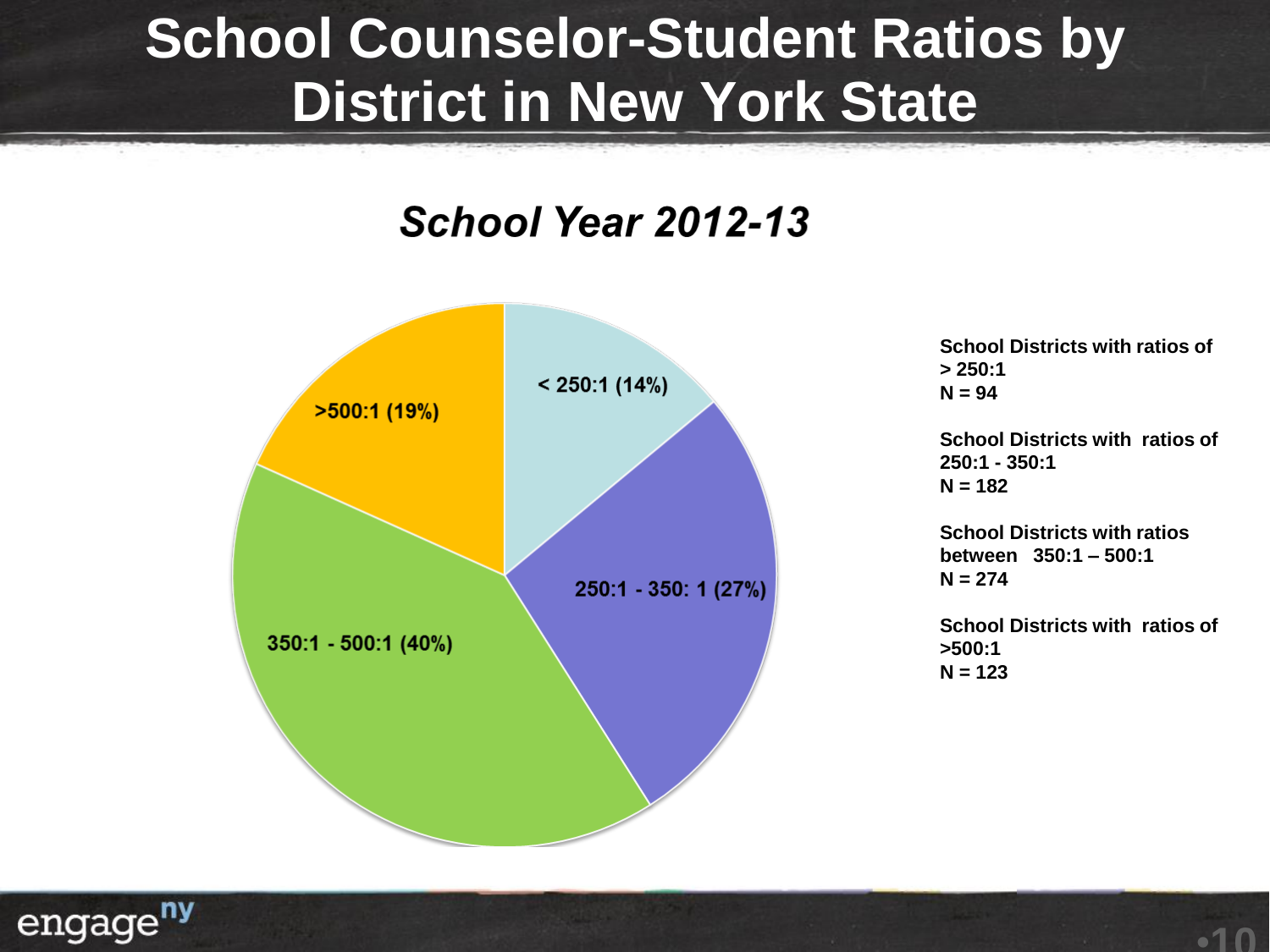#### **Comparing School Counselor to Student Ratios in Struggling and Persistently Struggling School Districts**



Of the **39 school districts** that contain at least one Struggling or Persistently Struggling School, the **average Student to School Counselor Ratio is 1:500**. For the Struggling school districts, there would need to be an additional 580 school counselors to implement a 1:350 Student-School Counselor Ratio, costing the State an approximate \$41 million using 2012-13 data. To do the same in the Persistently Struggling school districts, it would cost \$11 million.

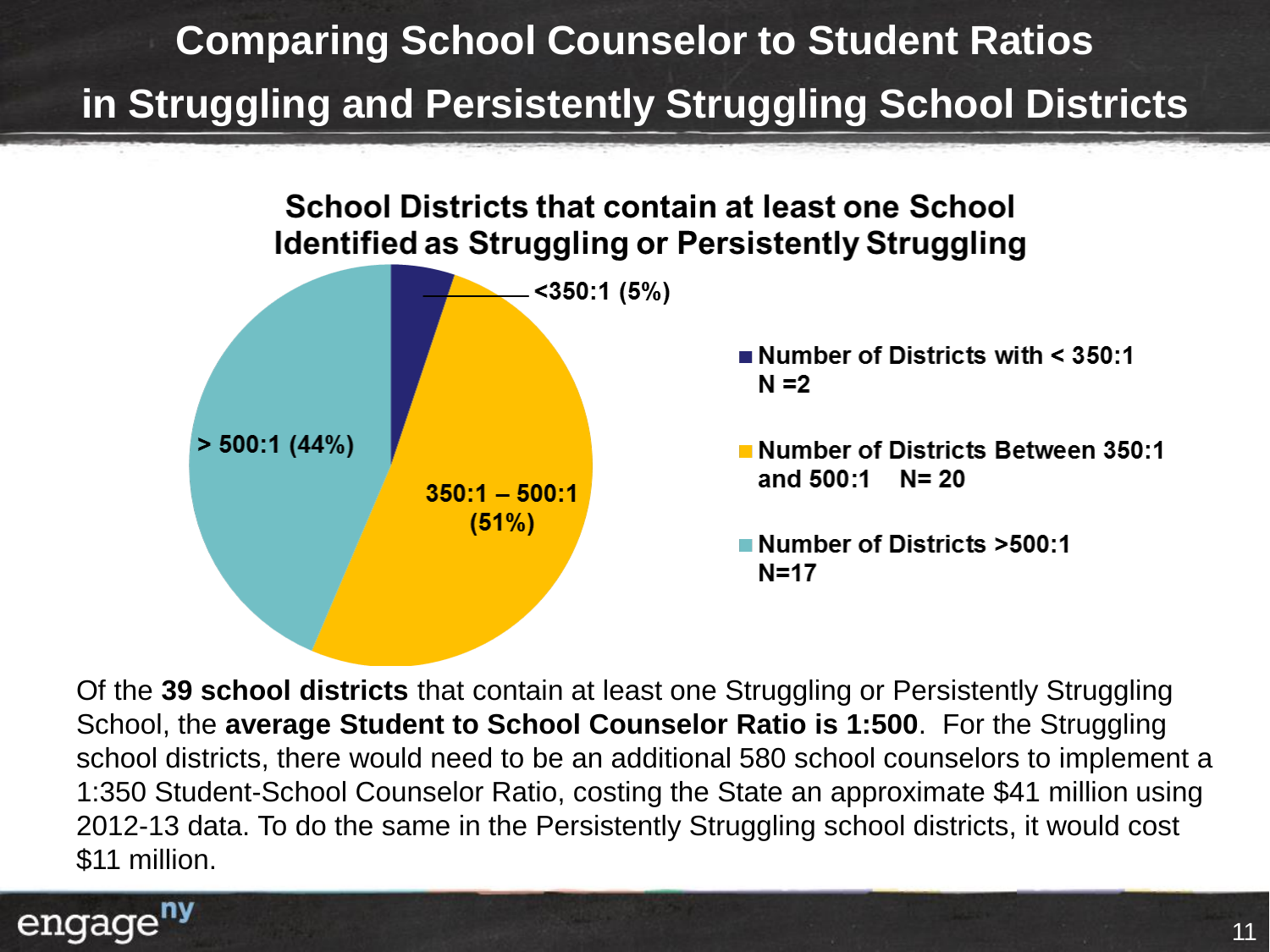#### **Part 80-3.11 Certification:** *On or after September 2, 2021*,

- Candidates seeking an initial school counselor certificate
	- must complete a NYSED approved graduate school counselor program (minimum of 48 semester hours) or complete 48 semester hours of graduate school counseling coursework in six core areas and the subareas for these core areas,
	- $\circ$  complete a 100-hour practicum and a 600-hour internship as described in section 52.21 (d),
	- must take and receive a satisfactory passing score on a NYSED approved certification exam, if available

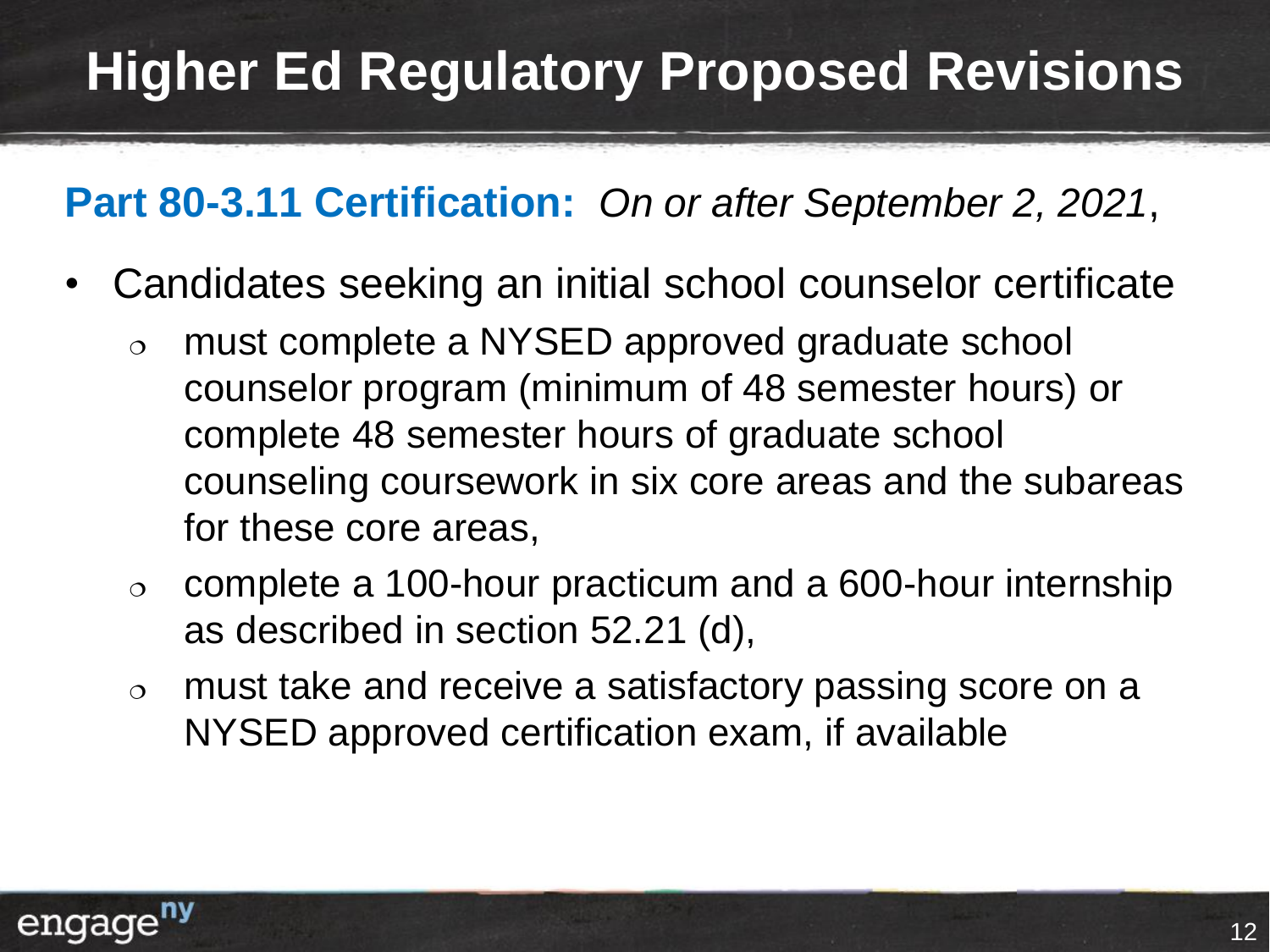#### **Part 80-3.11 Certification:** *On or after September 2, 2021*,

- Candidates seeking a professional school counselor certificate
	- $\circ$  must complete a school counselor program registered by the Department pursuant to section 52.21 (d)
	- $\circ$  or complete a minimum of 60 semester hours of graduate study acceptable to the Department in each of the eight core areas and the subareas
	- $\circ$  earn a master's degree in school counseling
	- $\circ$  meet requirements described for an initial certificate and will be required to satisfactorily complete three years of experience as a school counselor

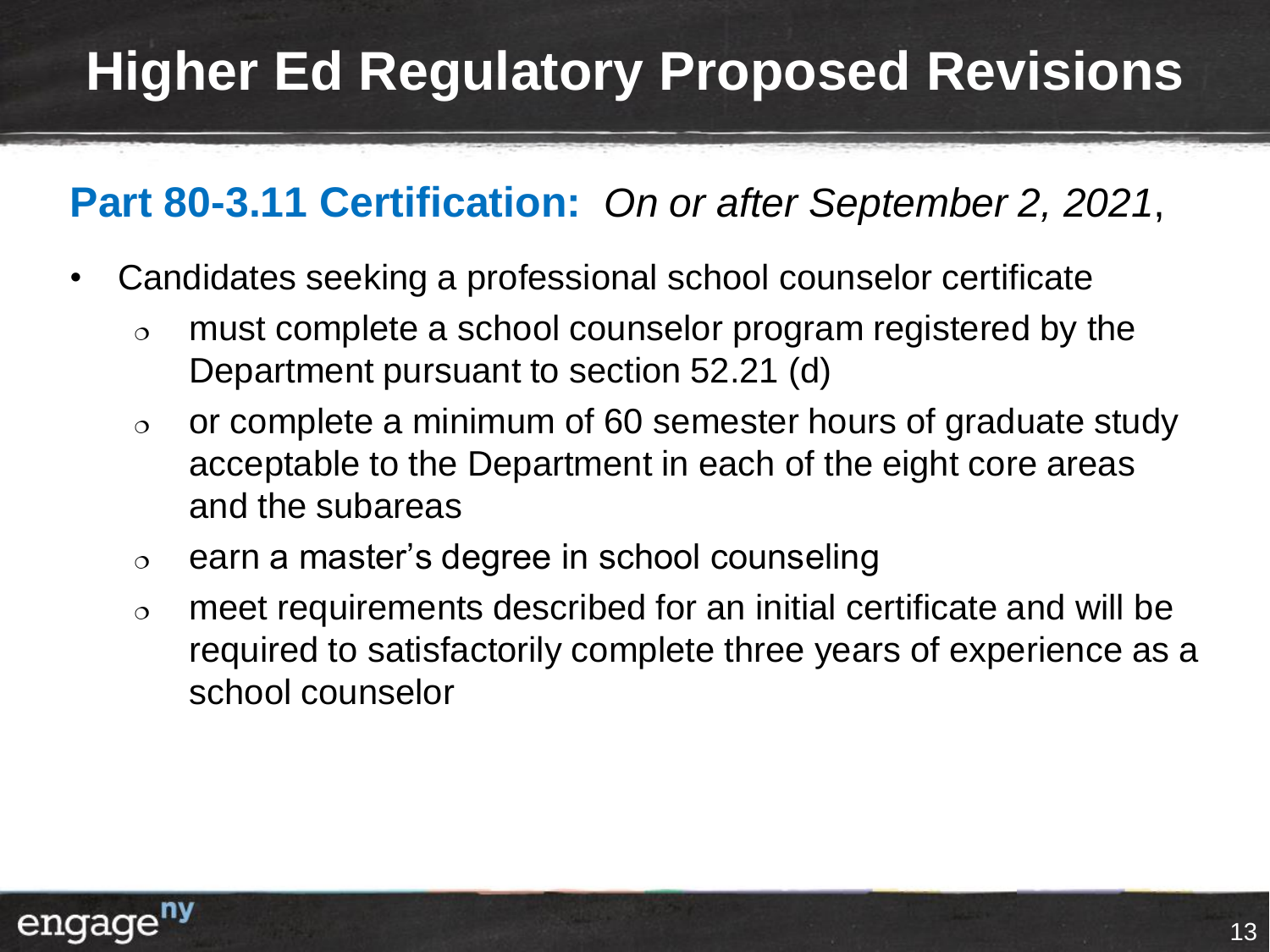**Part 52.21 (d) Program Registration:** *By September 1, 2018*, *school counseling programs leading to*

- Initial certificate
	- $\circ$  provide a minimum of 48 semester hours of graduate study in an approved school counseling program and in six core areas, and the subareas for these core content areas
- Professional certificate
	- $\circ$  provide a minimum of 12 additional semester hours in two other core areas of graduate study in an approved certificate of advance study

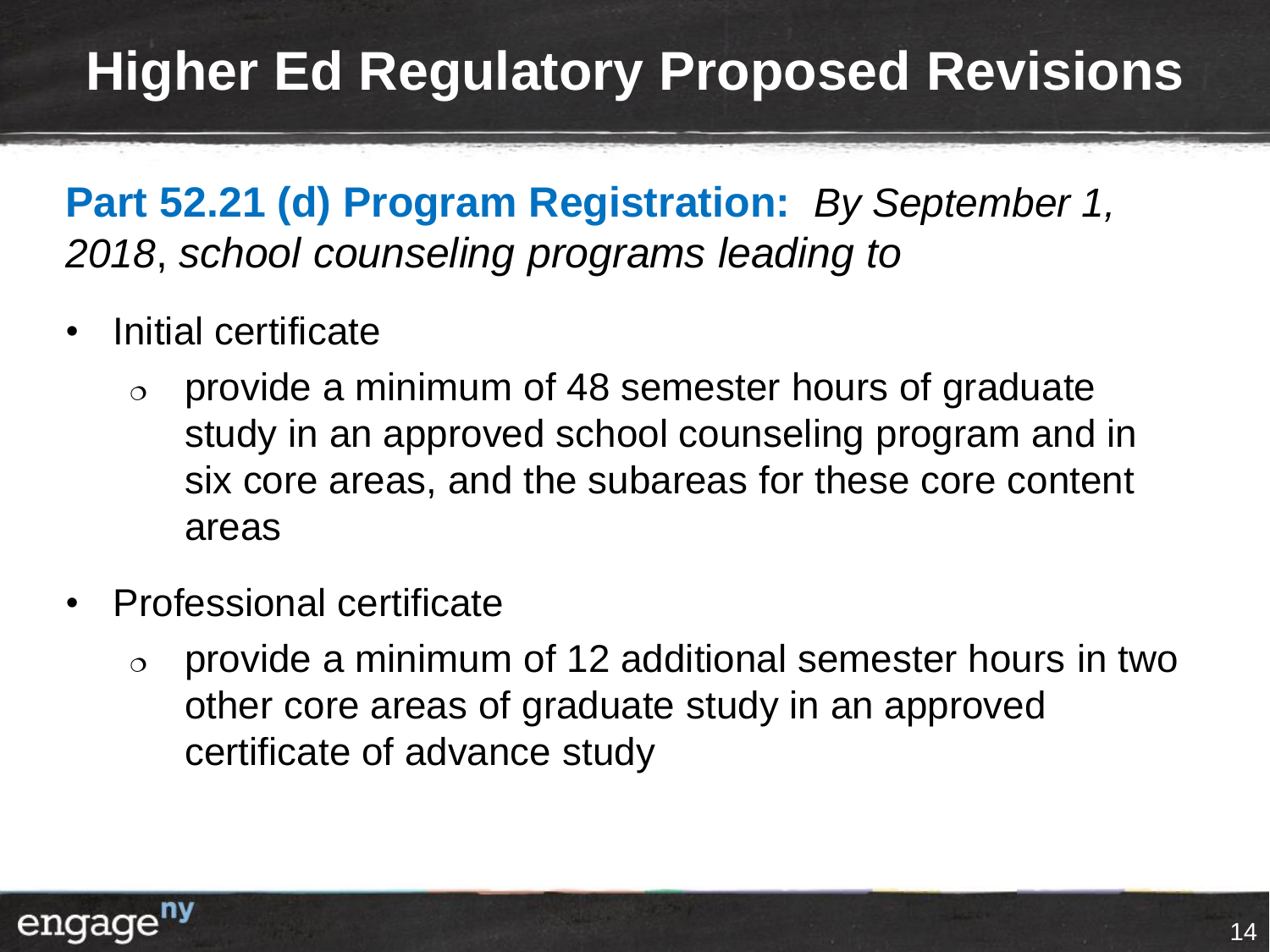**Part 52.21 (d) Program Registration:** *By September 1, 2018*, *school counseling programs leading to*

- Initial/ professional certificate
	- $\circ$  provide a minimum of 60 semester hours of graduate study in an approved school counseling program which leads to a master's or higher degree and in the eight core areas following order of the 48 and 12 credit registered programs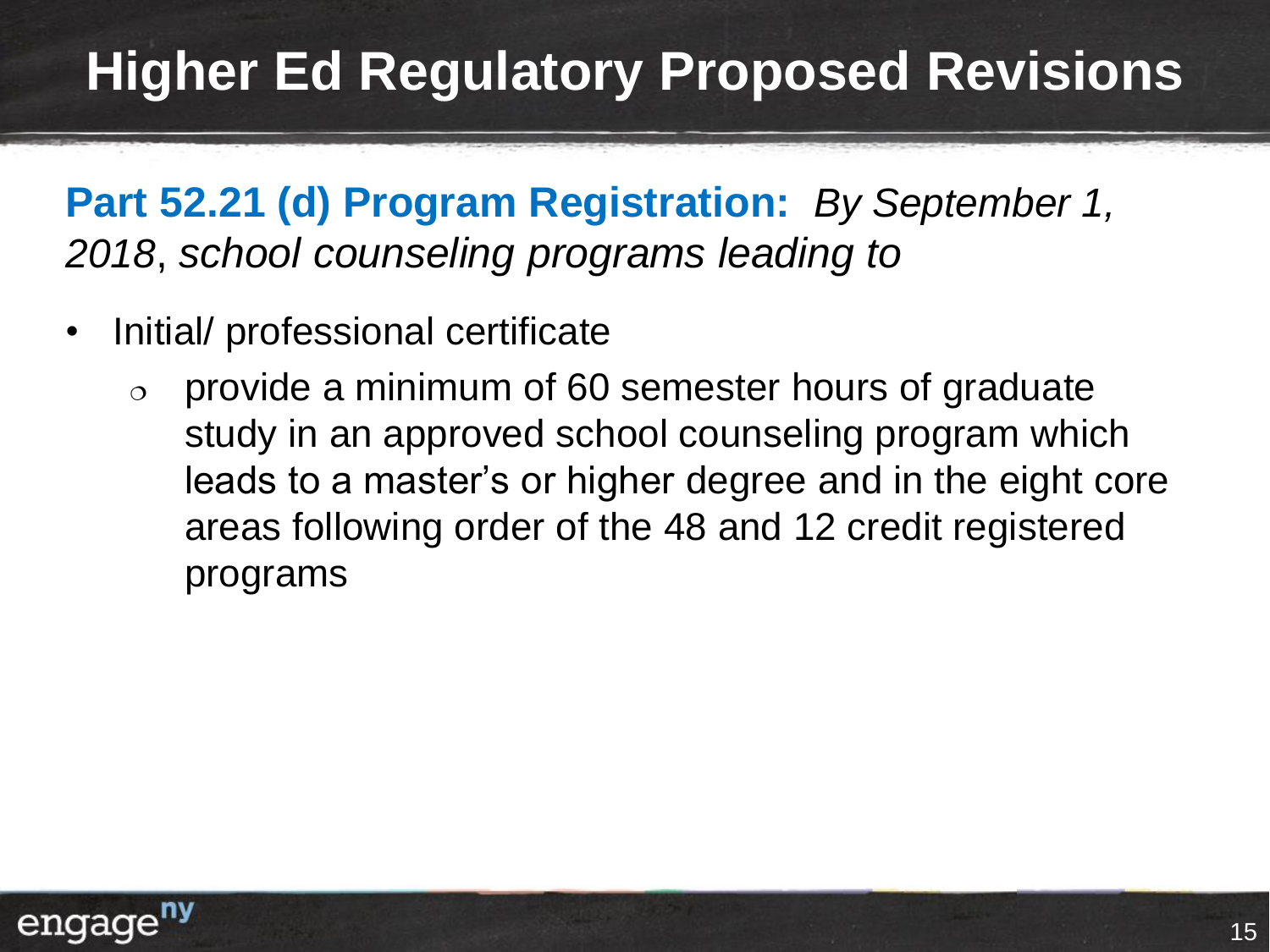**Part 52.21 (d) Program Registration:** *By September 1, 2018*,

- All 48 semester hour or higher programs must include
	- $\circ$  100-hour Practicum with 40 hours in direct student services
	- $\circ$  600-hour Internship with 240 hours in direct student services
- Programs leading to an initial and/or professional certificate shall be accredited

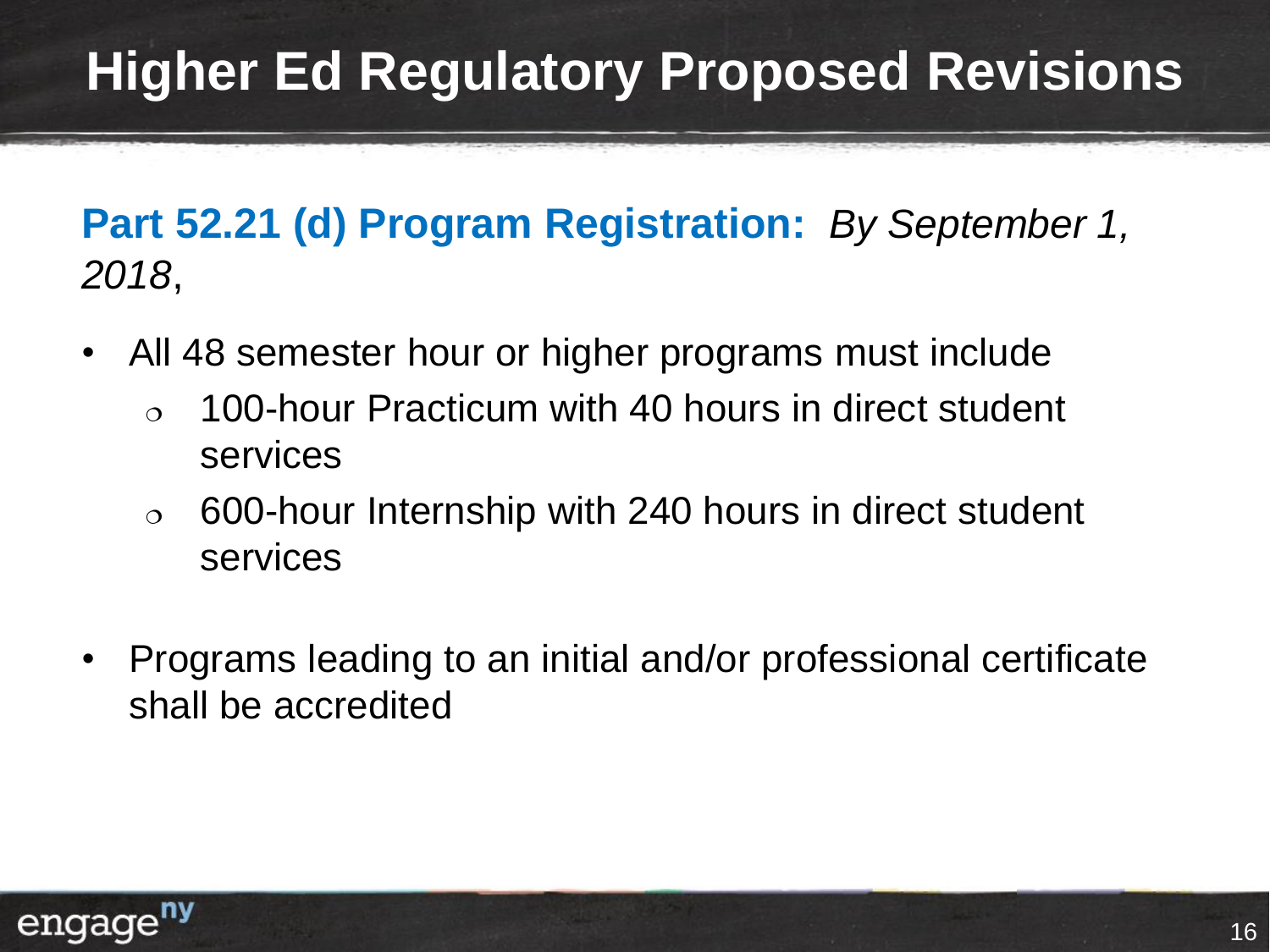#### **The Eight Core Areas include**

- 1. Foundations in professional school counseling including identity in leadership, responsibilities as school counselor including advocacy, and ethical behavior
- 2. Best practices for the profession and in school counseling programming including comprehensive school counseling program model and the use of technology in practice
- 3. Supportive school climate & collaborative work with school, family, and community
- 4. Equity, advocacy and diversity in programming and in support for students including students with disabilities, learning challenges, and other special needs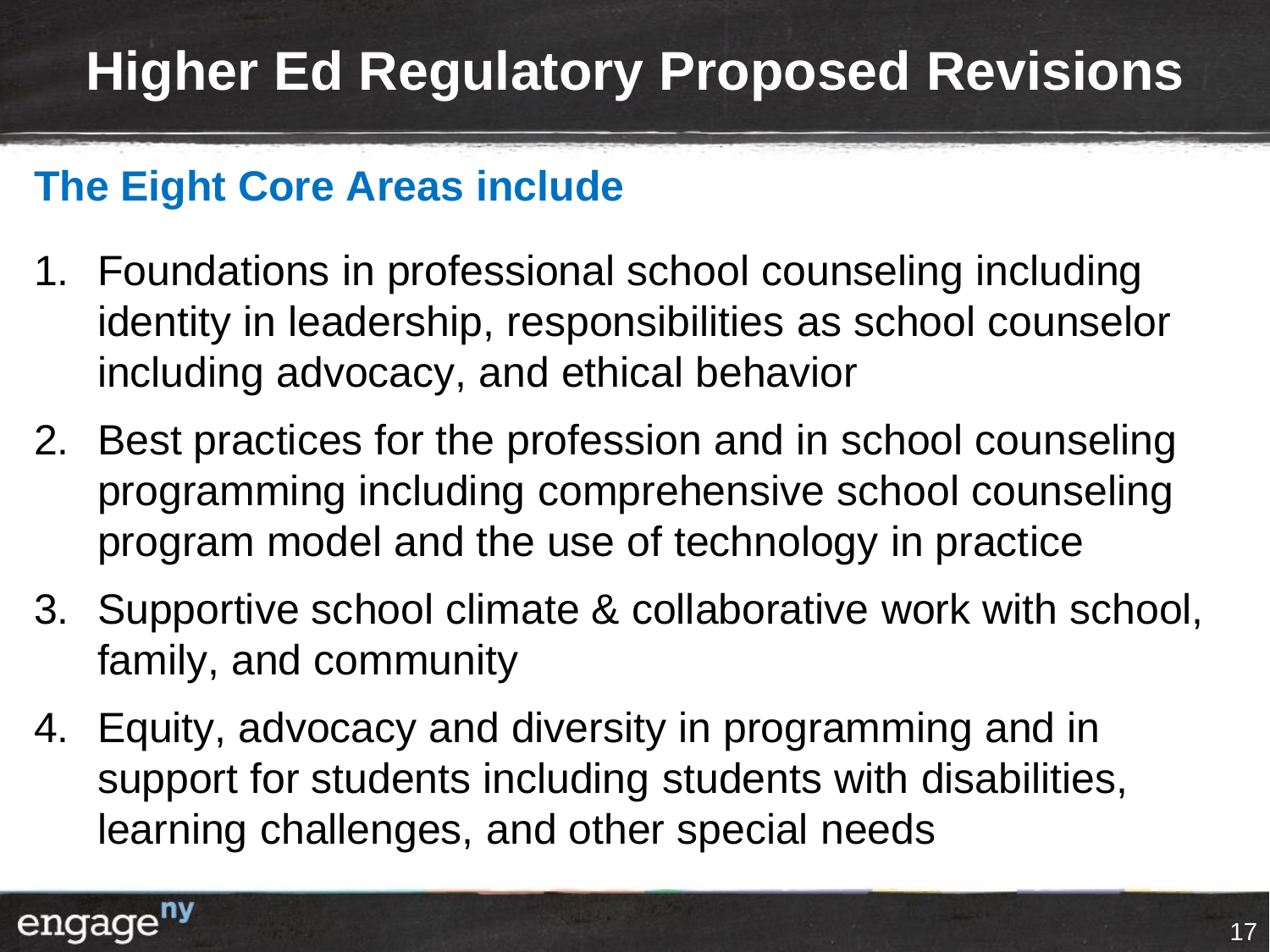#### **The Eight Core Areas Include:**

- 5. Child growth, development, and student learning including using assessments for identification of individual differences, learning barriers; and contributing to and support of student learning
- 6. Group and individual counseling theories and techniques for prevention, intervention, and responsive services
- 7. Career development and college readiness; and
- 8. Research and program evaluation in advancing the school counseling program and its components and the profession